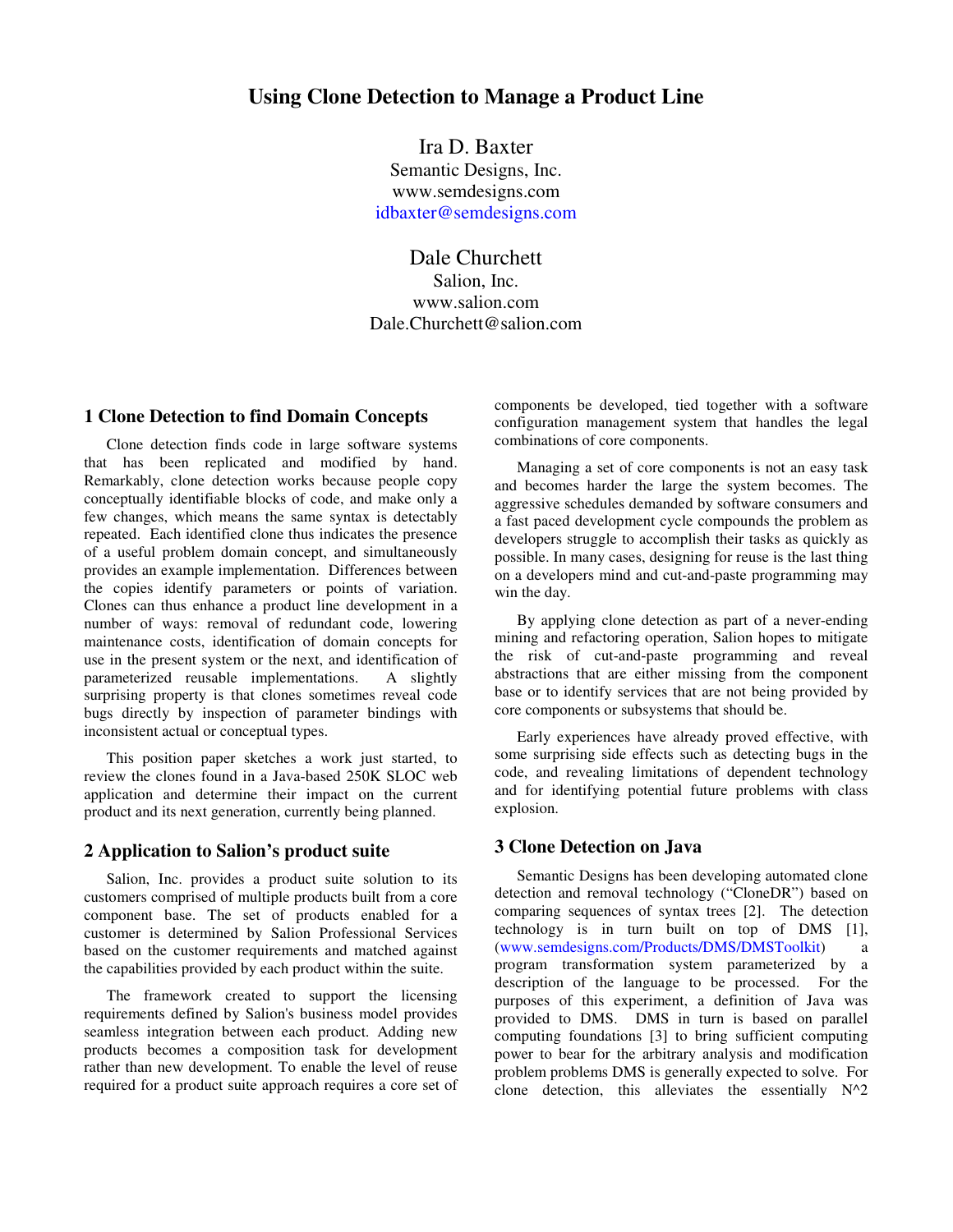computation cost induced by comparing every pair of trees.

The Java CloneDR has been applied to two previous large Java software systems, the Sun Swing toolkit (some 230K SLOC having about 10% cloned code by volume, as instances of about 1800 detected abstractions), and a 2 million-line enterprise resource planning system (showing about 12% cloned code by volume, having some 7400 detected abstractions). *It is clear that the clone detector finds large numbers of code fragments deemed by the engineers of being conceptually coherent and useful enough to repeatedly steal.*

We applied the Java CloneDR to Salion's source code base of 257K SLOC. It found 12.5% cloned code as instances of some 1600 detected abstractions. This is remarkably consistent with the other systems. There are about 6500 very small clines, of size 3 lines or less, which may or may not be interesting. At the other end of the spectrum, there are 32 clones of at least 100 lines each in size.

We have plans to apply the CloneDR to Salion's application several times in the coming year, to get a better understanding of how the clone base evolves over time in response to aggressive clone remediation action by Salion.

# **2 Detecting bugs in clones**

Examining the clones for abstractions often leads to bug discovery. Sometimes the bugs are directly obvious on inspection. The following illustrates a clone having 73 instances that fails to set a value to a reasonable result if a conversion error occurs.

```
Clone 46: 4 parameters, 4 lines from Line 387 to 390 
File:…SearchParams.java: 
  try {date = Integer.parseInt(dateStr); }
   catch (Exception e) {}
```
Showing parameters as  $[[\nexists n]]$ , the abstraction for the clone is:

```
 try { [[#1]]= [[#2]]. [[#3]]( [#4]]);} 
 catch (Exception e) {}
```
The cure is replace this with a conversion procedure that complains and produces a useful default value:

date = Integer.safeCconvert(dateStr,0);

This type of fix is the classic purpose of the CloneDR tool: to help find and repair a mistaken concept repeated many times.

One can discover errors by type mismatches in the

```
Clone 33: 2 lines from Line 188 to 189 
File ….SalionObjectImpl.java 
  public void setCreatorGUID(String creatorGUID) 
    { this.creatorGUID = guid;}
```
parameters. This clone:

is a broken setter, and it was discovered because the abstraction had 4 parameters instead of 3. Parameter #4

```
 public void [[#1]](String [[#2]]) 
   { this. [[#3]]= [[#4]]; }
```
should have always been parameter #2:

#### **3 Acting on abstractions found**

Some initial analysis of discovered abstractions have already caused architectural change in the next generation product.

The most massively replicated clone is one of the smallest: 1450 instances of the 3-line get*XXX*Label() clone. Discovery of this idiom has the UI developers

```
public String getProfileLabel() { 
  return (getString("profileLabel", "Profile")); 
\mathfrak{g}
```
considering the use of a JSP Tag Library instead of putting those methods in the beans. Implementing this would be expected to be a big win because of the way the label mechanism is currently implemented. There are 4 layers of properties files in the application system. The first layer is global information, the 2nd more specific to the UI containing considerable information currently unused. Therefore these procedures are dead and can be removed. Keeping 1500 of these in sync would be a nightmare, where the Tag Library can handle it automatically.

One of the detected clones indicated a problem waiting to happen. The Salion product suite includes many large business objects with many attributes that customers may or may not wish to use. Salion can configure the system to use/not use a subset. of these attributes per customer. To date, only 4 business objects have been enabled with this functionality, but others will follow. . The clone detection results showed an area in this subsystem that would have exploded for every business object added in the future.

Clones were discovered that revealed a mechanism the UI developers created that should have been provided by the core configuration subsystem i.e., the subsystem was not enabling one of their requirements. The mechanism developed by the UI team would have caused an explosion of classes and methods (and clones) had it not been noticed. The service will be refactored into the configuration subsystem in a future release.

The architect is finding it easier to get a handle on the subsystem design using the clone detection results. Going